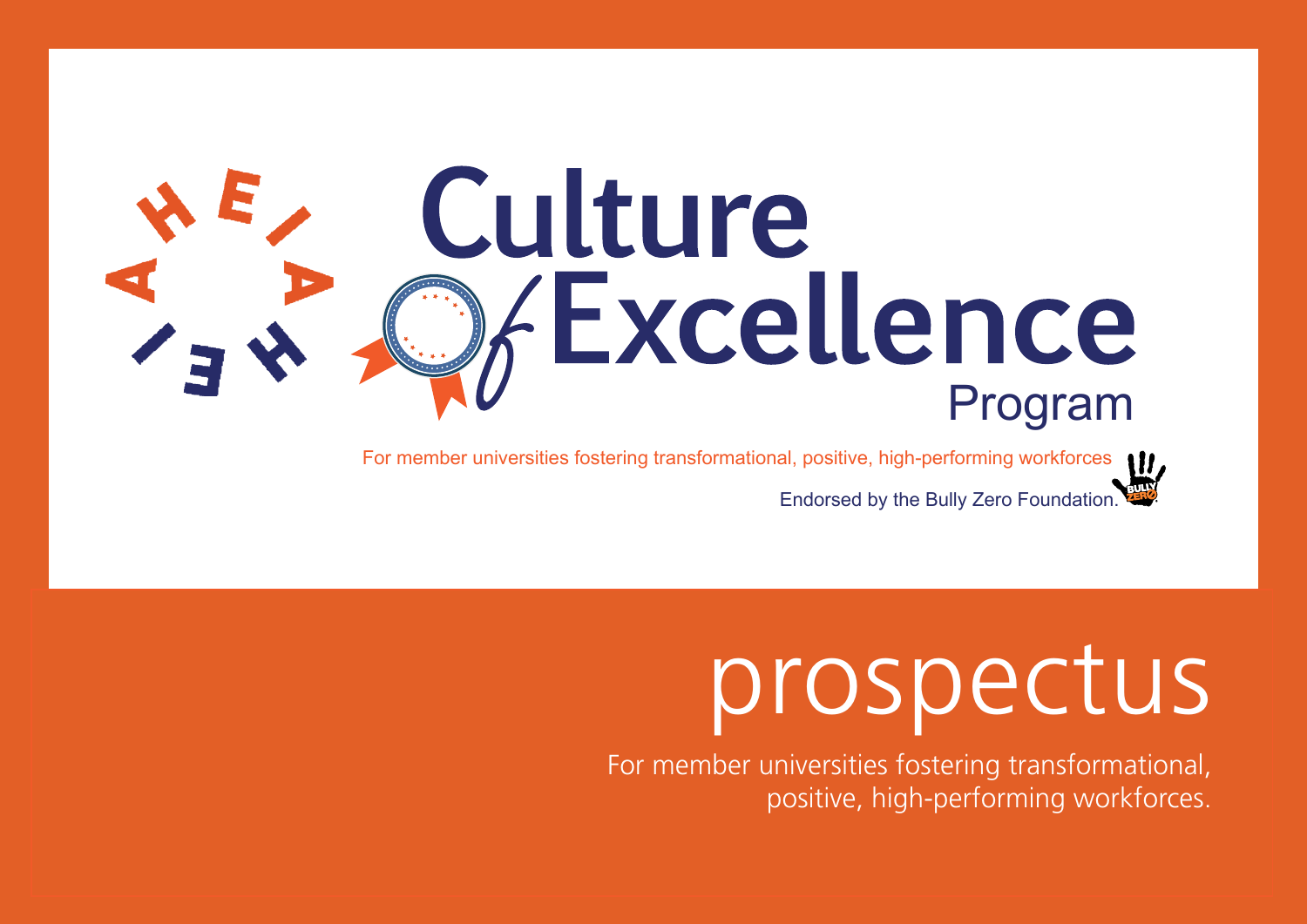Introducing the AHEIA Culture of Excellence Program

The Australian Higher Education Industrial Association is proud to bring the AHEIA Culture of Excellence Program to member universities committed to:

- fostering inclusive, safe, high performance work cultures
- recognising the transformational business benefits that a positive behaviour culture can deliver.

This prospectus outlines the key program details.

## What is it?

The AHEIA Culture of Excellence Program is a 36 month service partnership that equips your university to grow supportive, respectful, positive behaviour cultures with zero tolerance for bullying.

At the heart of the Culture of Excellence Program is a set of innovative online programs, and people and culture supports, that drive positive communication behaviour changes across your university.

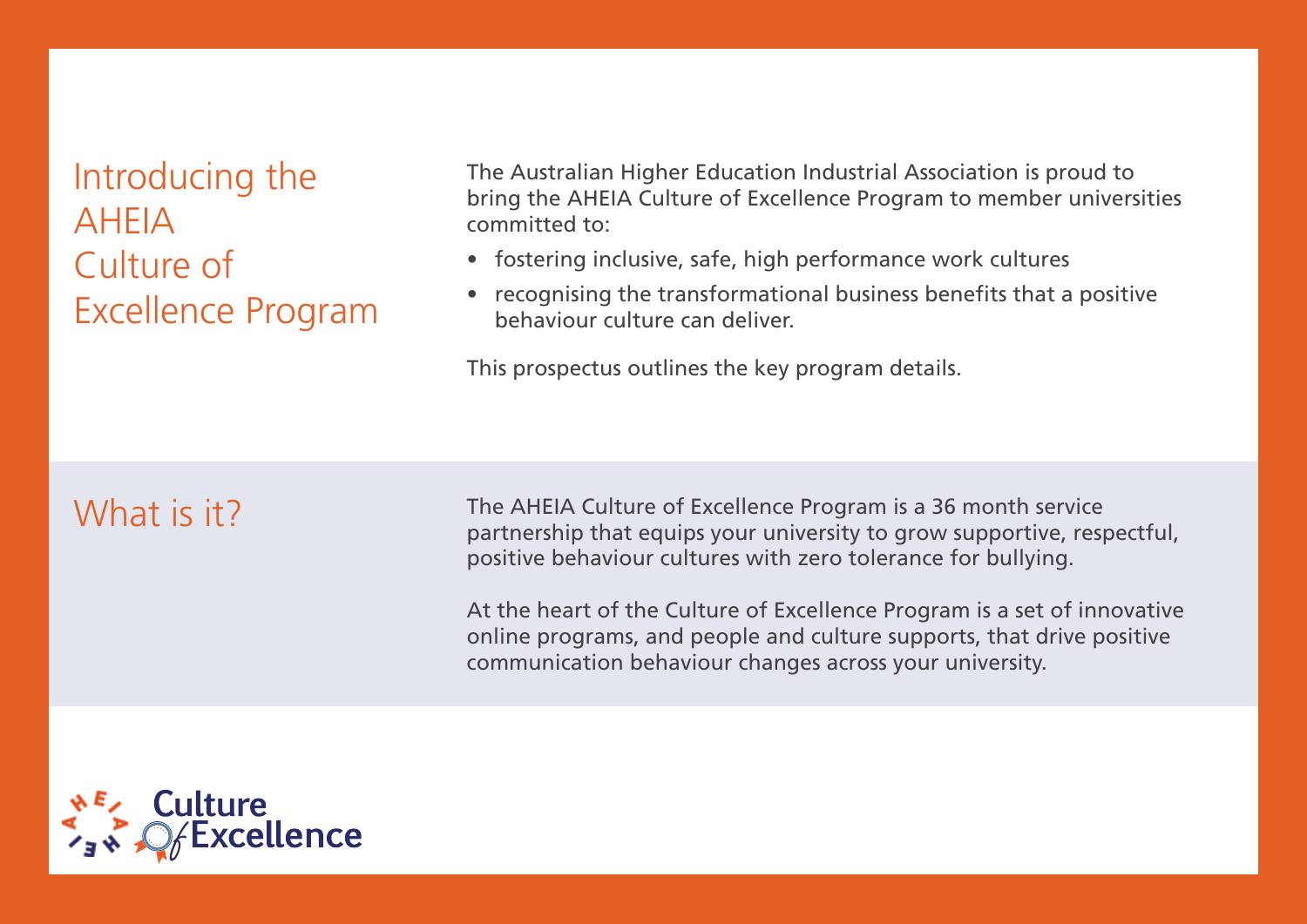# Why do it?

The AHEIA Culture of Excellence Program allows you to:

• grow supportive, respectful, positive behaviour cultures with a zero tolerance for bullying and bad behaviours in workforce cultures.

The program supports university leaders committed to fostering supportive, socially safe, high performance university workforces.

The AHEIA Culture of Excellence Program positions universities to comprehensively respond to Safe Work Australia's new guidelines for harassment, bullying and aggression in the workplace.

The new guidelines call on leaders to prevent, eliminate and minimise bullying and harassment.

The AHEIA Culture of Excellence program offers participating member universities branded recognition as a culture leader by the national leaders in bullying education and awareness, the Bully Zero Foundation. The program has also been endorsed by Safe Work Australia.

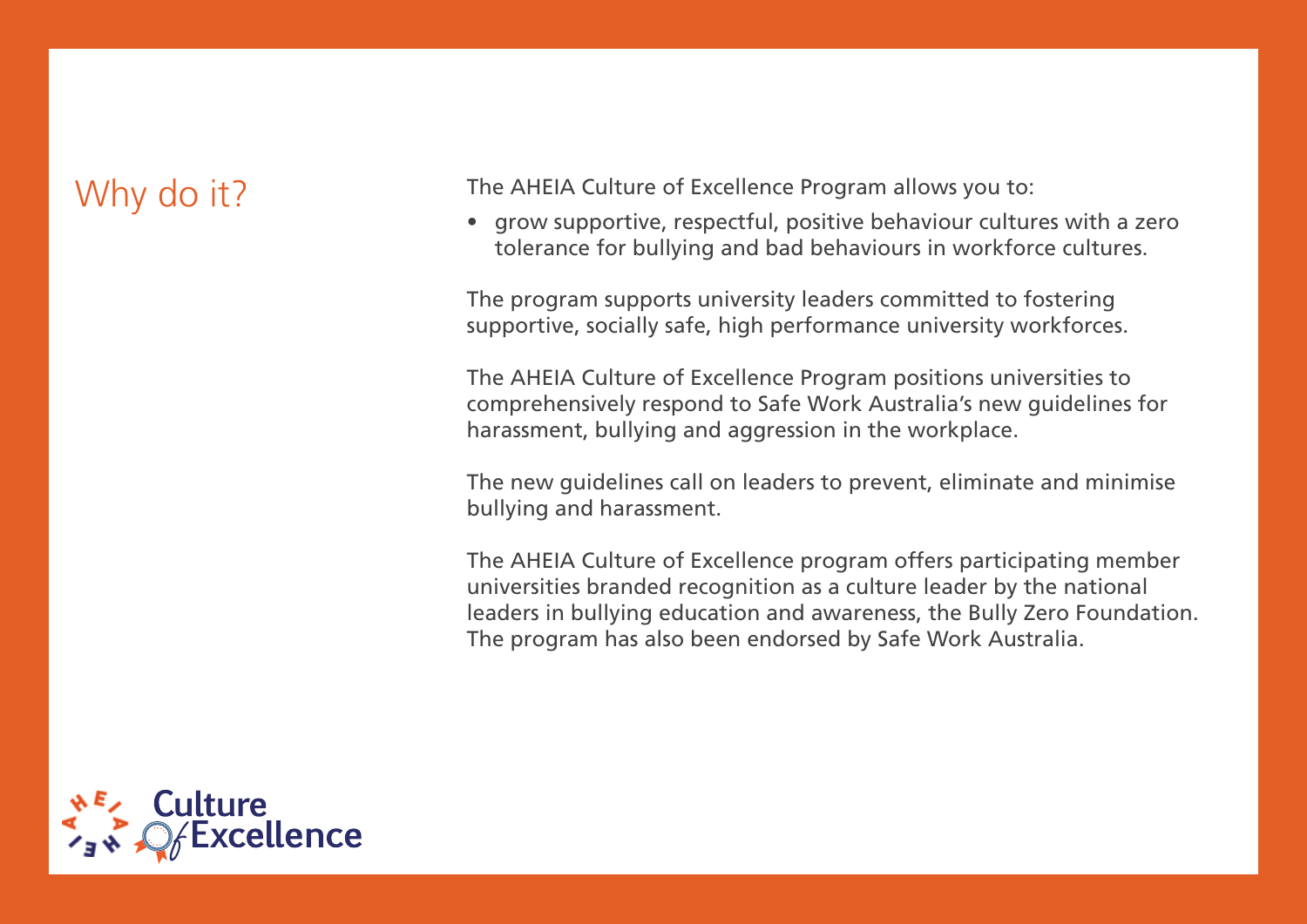# How does it work?

The AHEIA Culture of Excellence Program has 5 key steps:



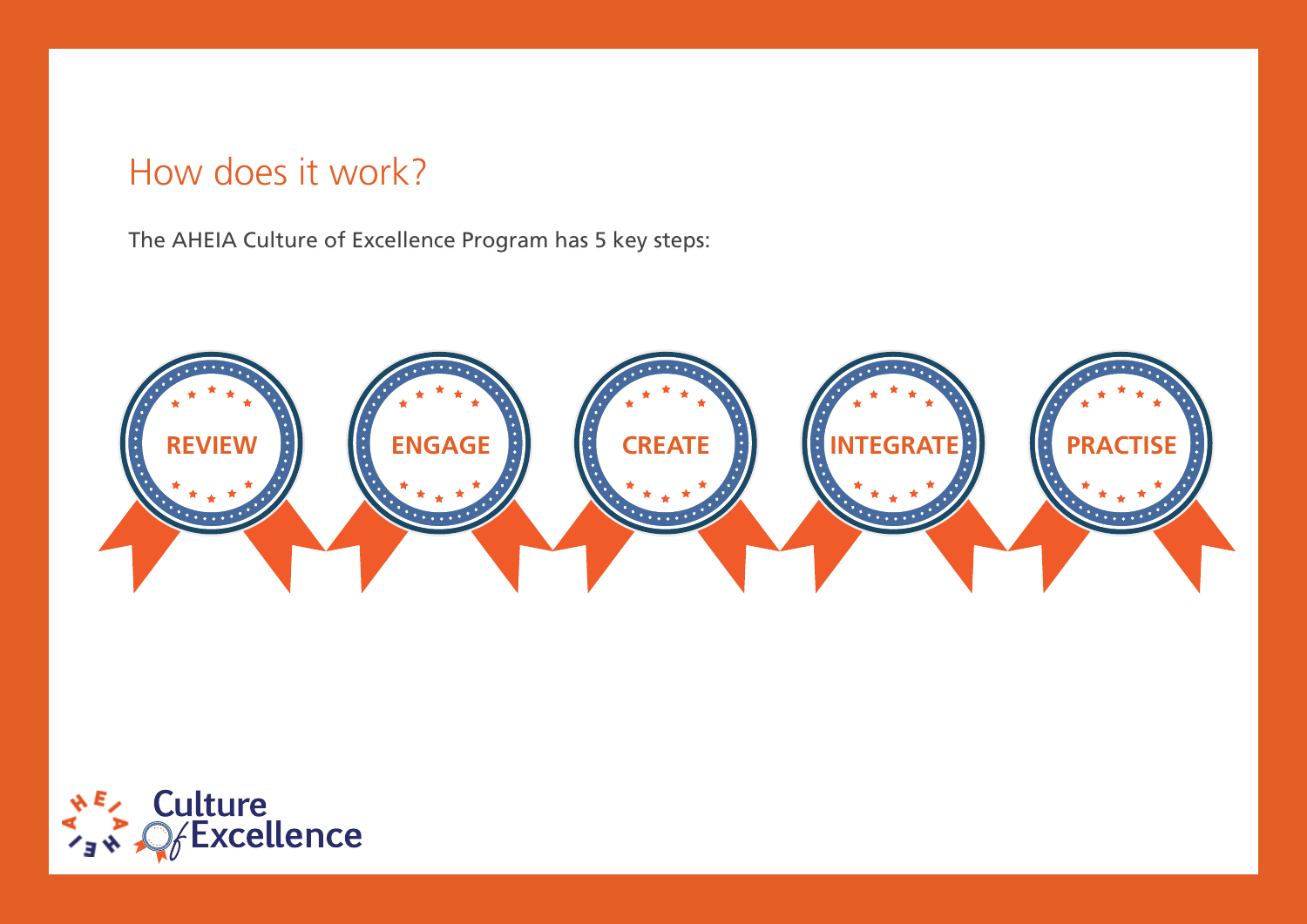

# Review workplace bullying and behaviour policy and processes

#### Action

• Undertake a comprehensive independent expert review of the organisation's workforce culture policy and procedural framework.

#### **Outcomes**

- Confident base-line assessment of the current policy framework and practise from which to build on – including levels of understanding and compliance.
- If greenfield, a detailed gap analysis to inform a plan of best practise supports.

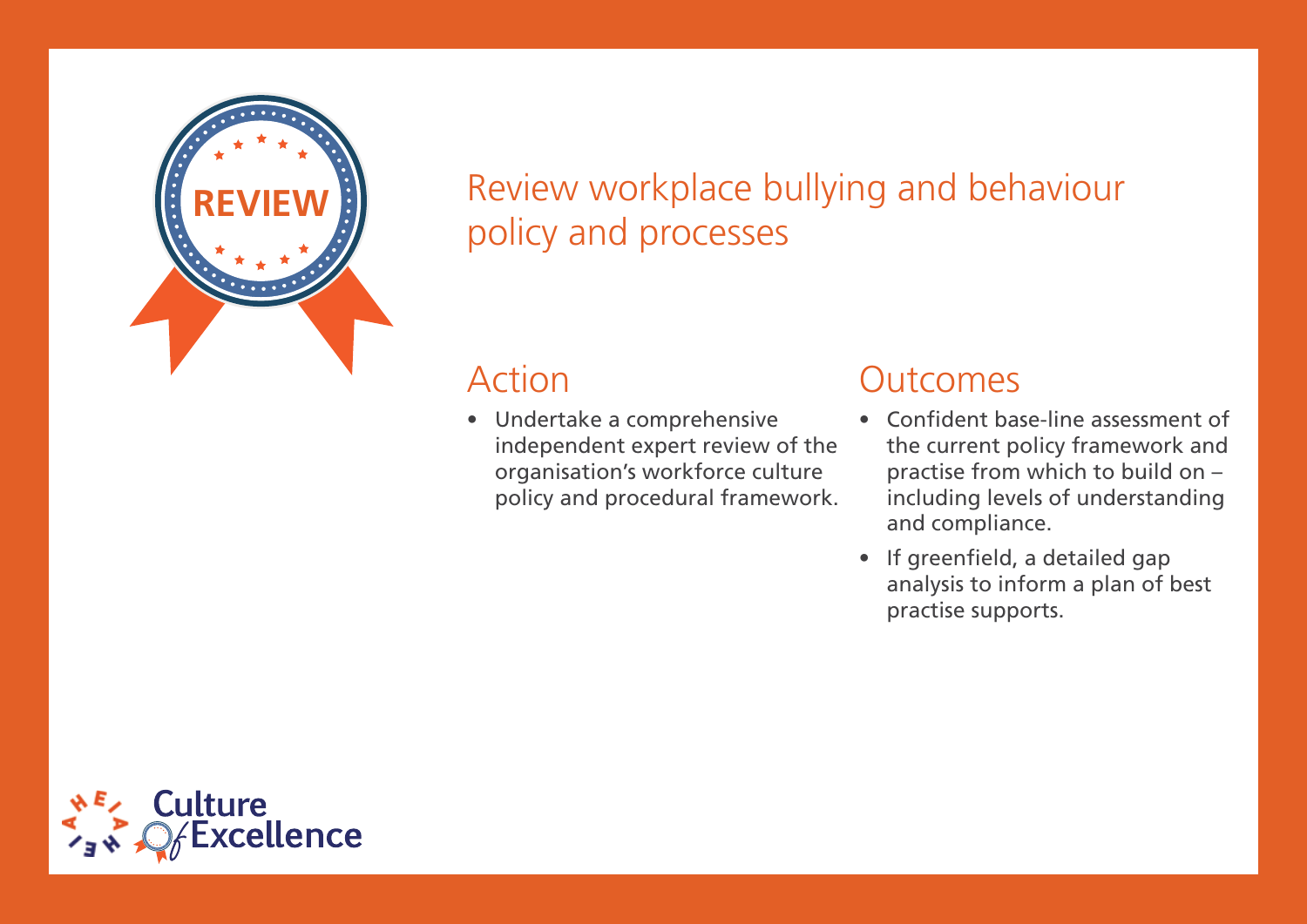

# Engage staff to secure a commitment and skill improvement in workplace behaviours

#### Action

• Together, the entire university workforce engages in internal communication initiatives that educate, excite and equip all staff to understand and practise the power of positive, professional and respectful workplace communications first time, every time.

#### Outcome

- All staff engage in a capability uplift and understand their roles and responsibilities in communicating with respect.
- Staff contribute their stories, ideas, language and aspirations for the workplace culture to inform a Communication Charter and supporting actions.
- Staff commit to improving their own communication behaviours and practises, as well as holding their colleagues to these same standards and expectations.

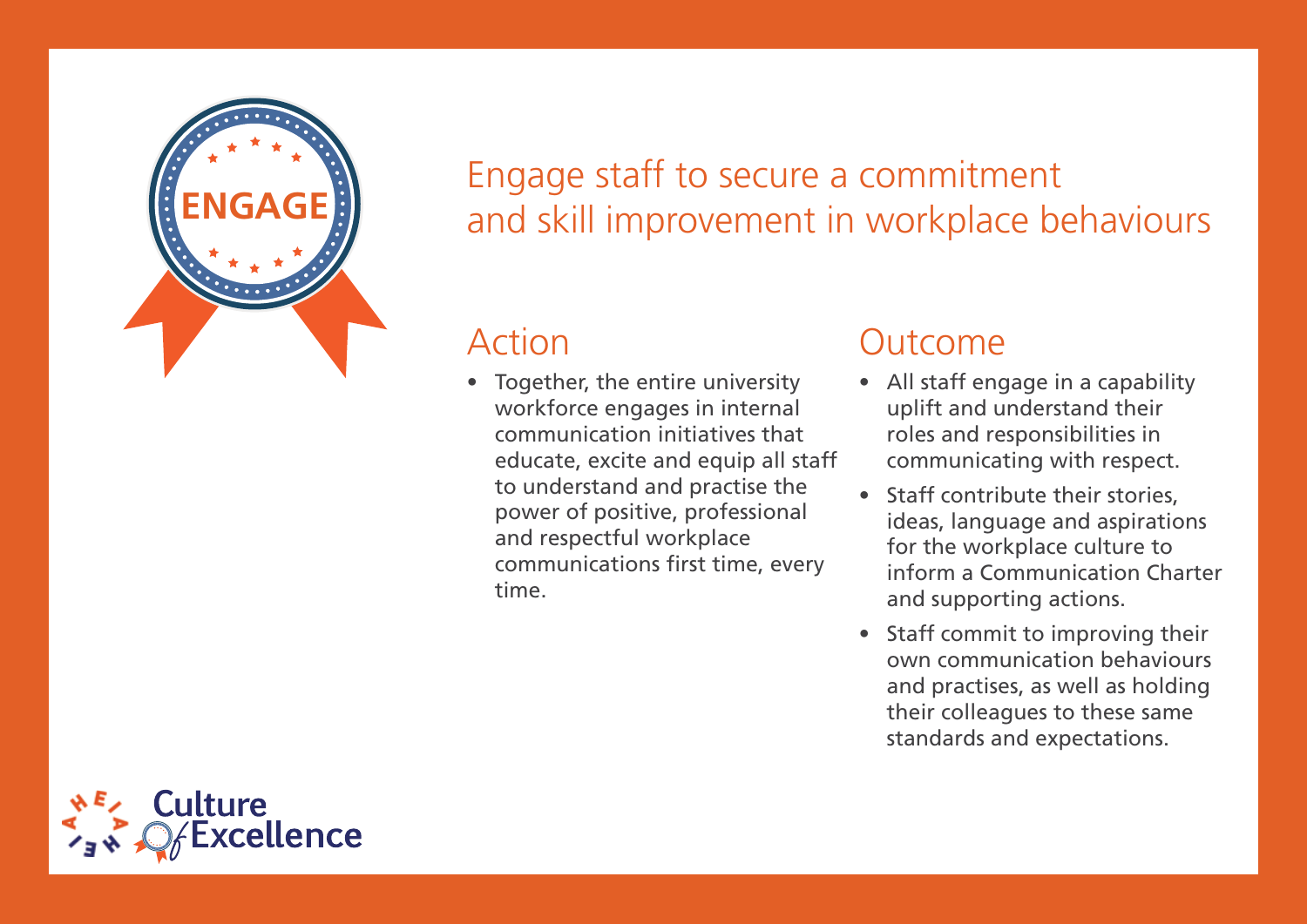

# Create a shared workforce-wide communication charter for the organisation

### Action

- Staff complete a 90-minute interactive online program that includes 8 key communication principles with supporting videos.
- Each video ends with a simple survey that asks participants to comment anonymously about the communication culture of the organisation.

#### Outcome

- A 1-page charter that sets clear expectations for how all organisation staff will communicate – supported with an increased consciousness and confidence from staff at all levels to practise this commitment.
- A shared commitment by all staff to how the organisation communicates, and increased capability.

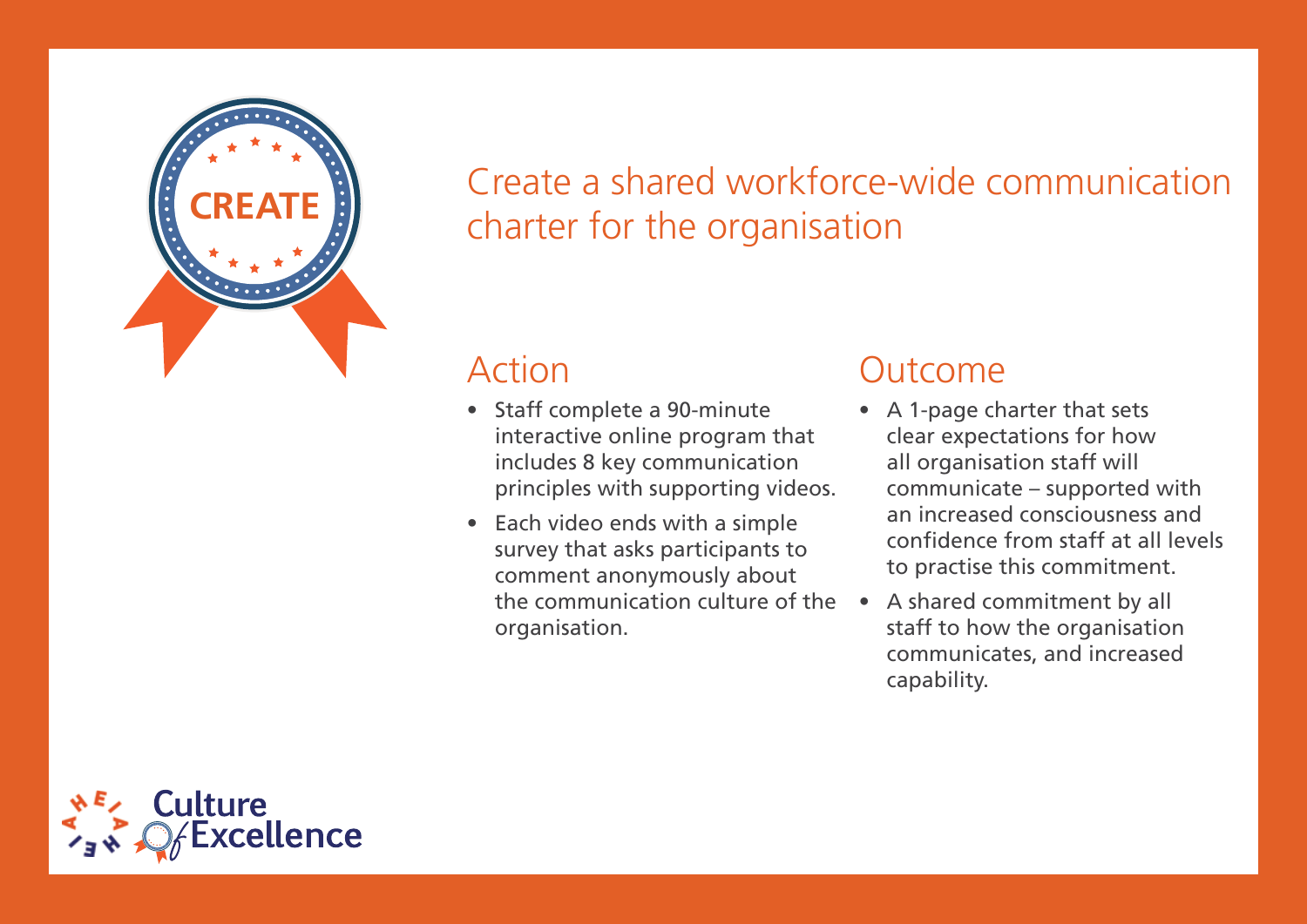

Integrate and maximise the principles into existing organisation policies and procedures

#### Action

• Map the key principles of the charter to the existing organisation policies and procedures as evidence of what positive, respectful and safe communication looks, sounds and feels like when practised by all staff of the organisation.

#### Outcome

• The principles of the charter are woven into existing workforce and culture policy frameworks, including induction, attraction and retention, recruitment, wellbeing, complaints, employee relations and performance reviews – so the practice is embedded at all levels.

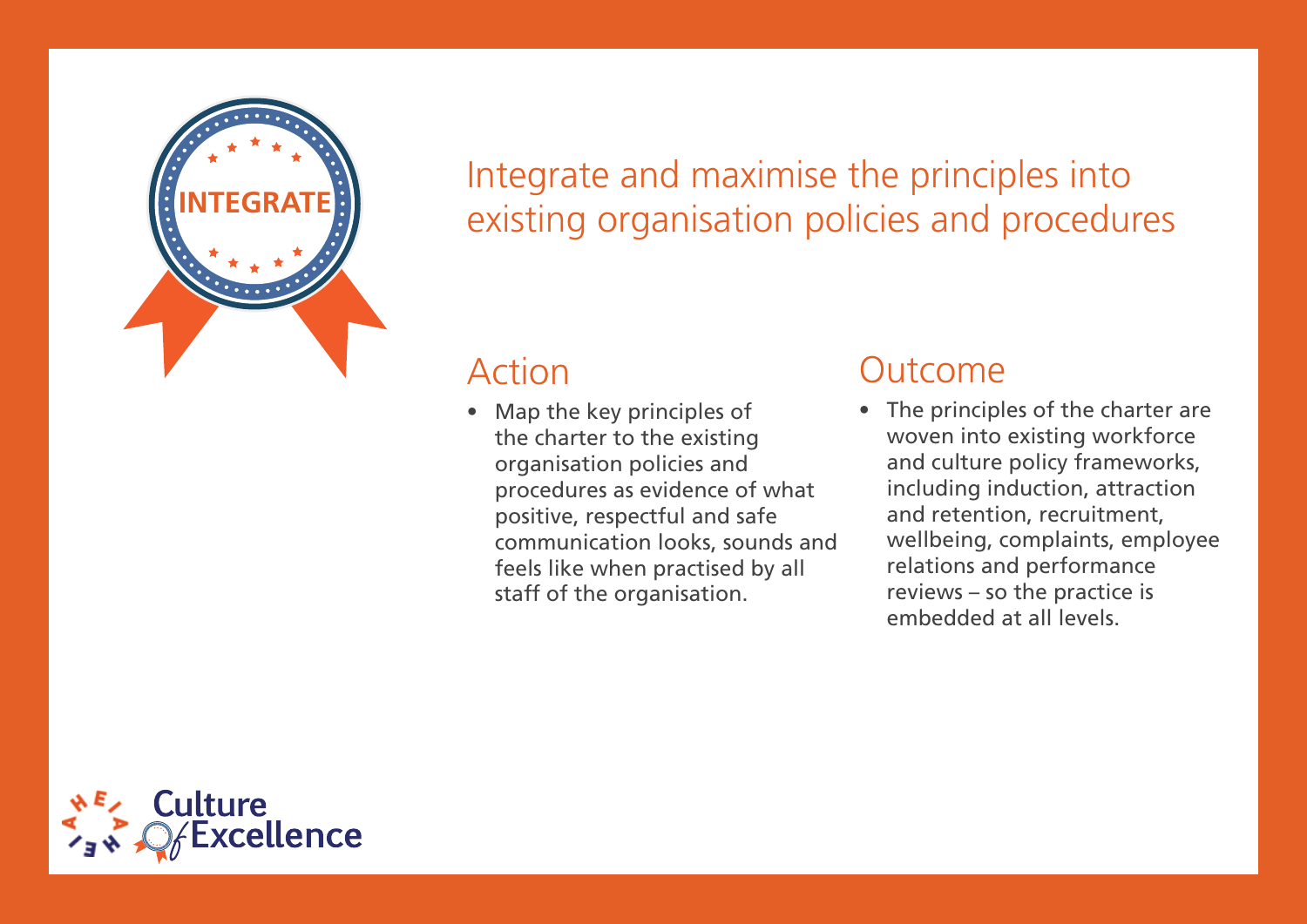

Practise the change by supporting leaders and teams, and measuring and reviewing positive culture growth culture growth

# Action

- Audit the post-action state to determine distance travelled and monitor key measures of performance, productivity and employee wellbeing to report trends and improvement.
- Support organisation leaders and staff to continue to reinforce the key principles and practises underpinning the charter.

#### Outcome

• New behaviour is cemented and becomes a part of "how things are done around here" in the organisation – and the charter becomes employee-driven and a cultural artifact that continues to evolve along with the team.

The AHEIA Culture of Excellence Program planning tools are mapped to the Voice Project's 7 Ps Framework for Organisational Performance. Voice Project has also developed a pulse survey and a customised version of its Voice staff culture survey to allow adopting universities to measure existing Voice higher education metrics as well as progress against the Culture of Excellence.



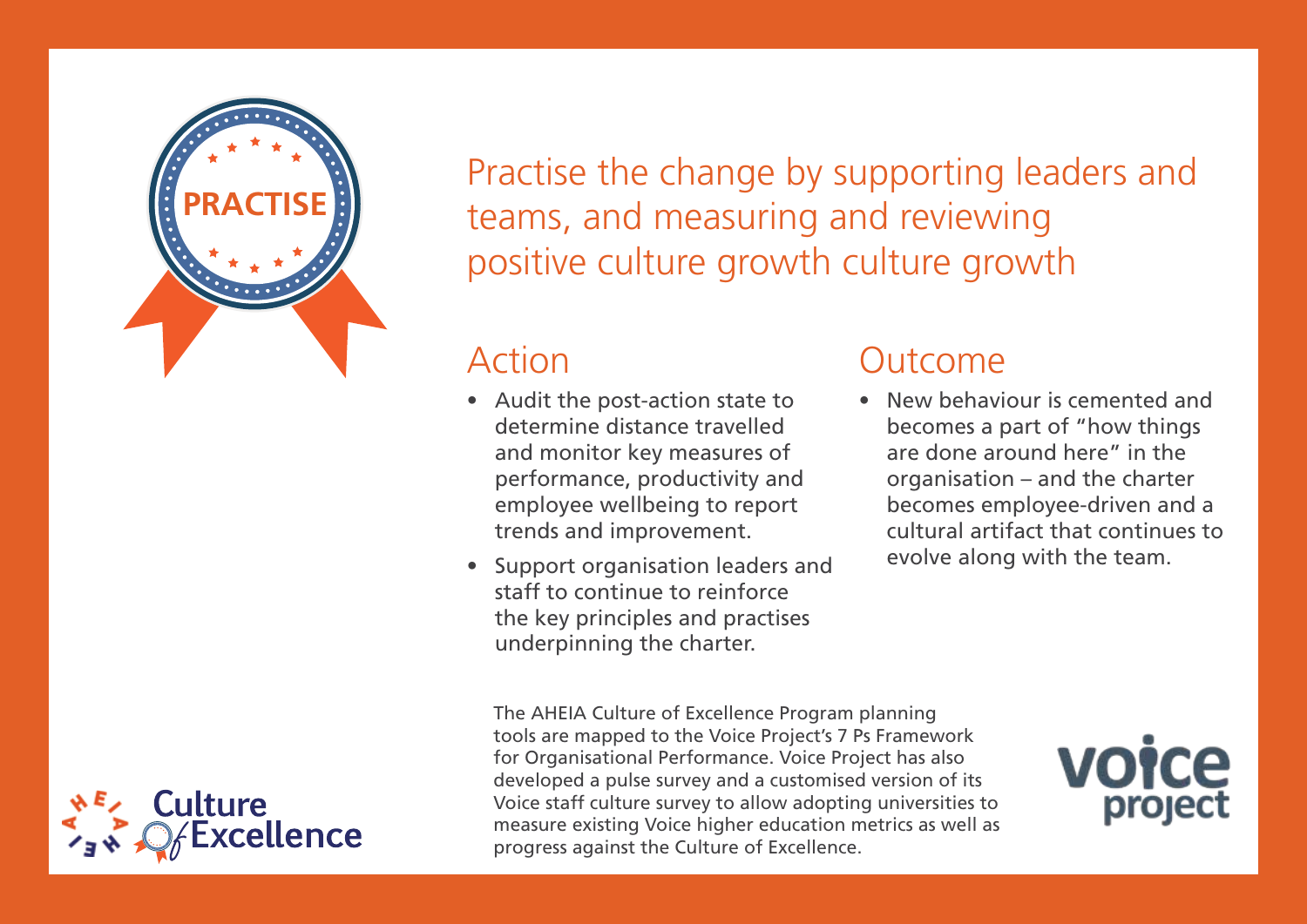# When is the program delivered?

The AHEIA Culture of Excellence Program can be commenced at any time throughout the calendar year with the program timing and content tailored to your university.

It can also be modified to be delivered in less than the standard 36 months, to suit your specific organisation timing. That said, there are some mandatory elements that must be completed to honour the intent of the program.

In negotiating the terms of the program, we work with you to specifically co-design a delivery schedule tailored to your university workforce and strategic needs.

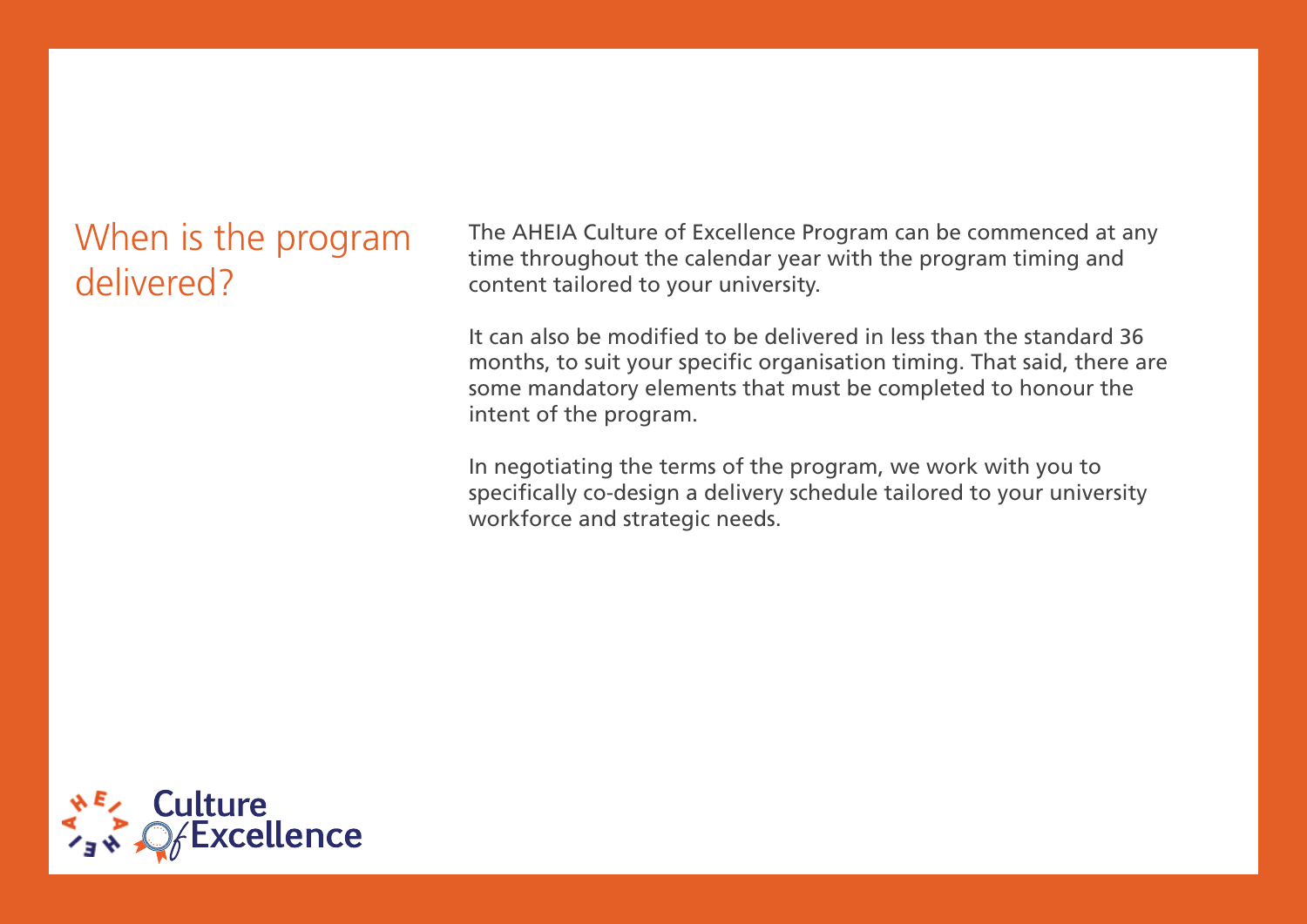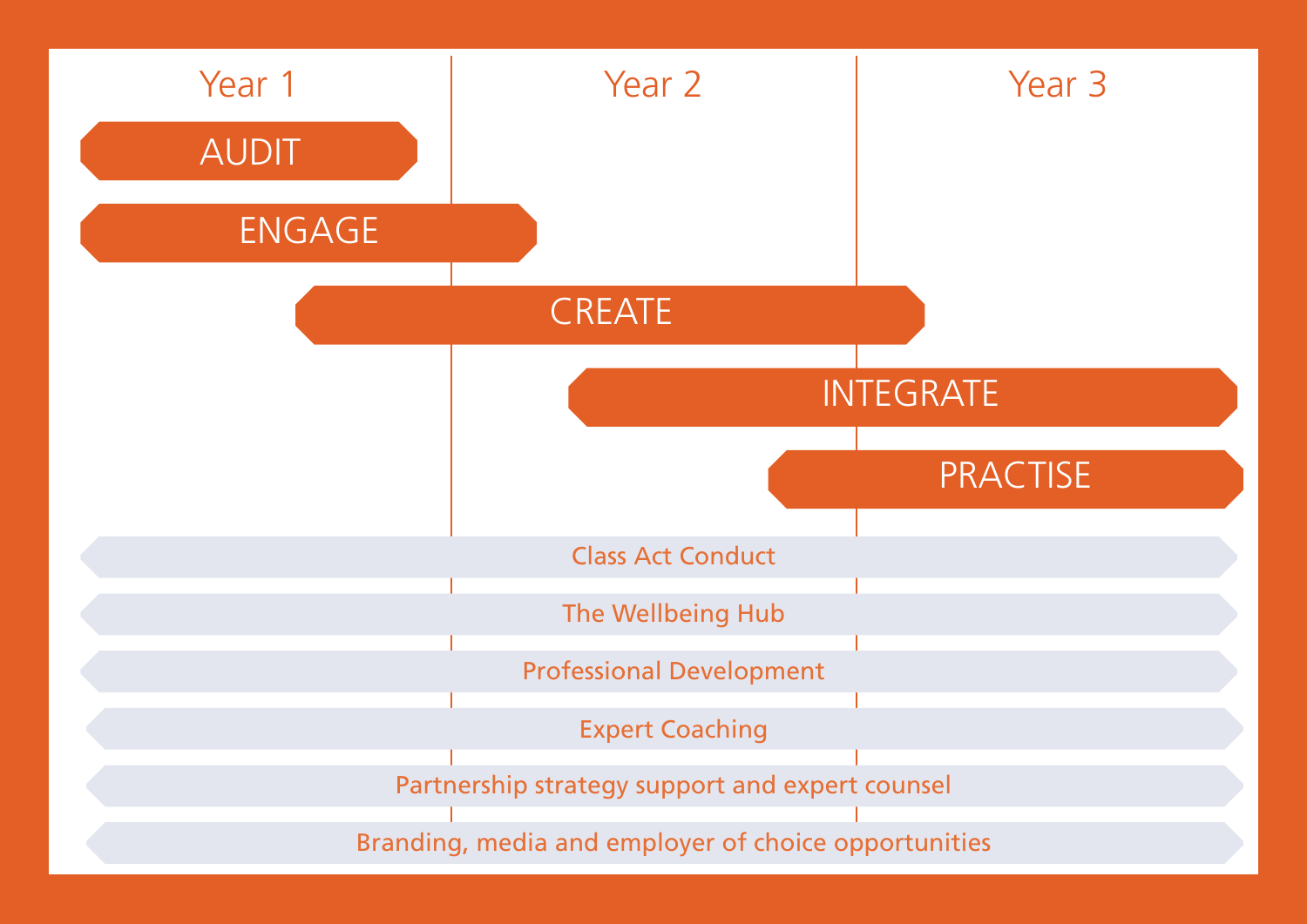# What are the benefits?

The AHEIA Culture of Excellence Program will:

- build brand reputation as a strong culture leader.
- improve employee loyalty.
- safeguard the health, safety, and wellbeing of your people.
- improve workforce performance and service delivery standards.
- unite your people together towards your purpose.
- drive a capability uplift that generates a sustained way of working.
- reduce cost of complaints, investigations and lost-time incidents.
- create a sustained culture of mutual respect and professional courtesy.
- create opportunities to positive brand as a leading employer of choice.
- embed improved practise and supports across every member of your team.

**Become part of the Bully Zero Foundation-endorsed AHEIA Culture of Excellence Program community to give your university a national zero-tolerance brand.**



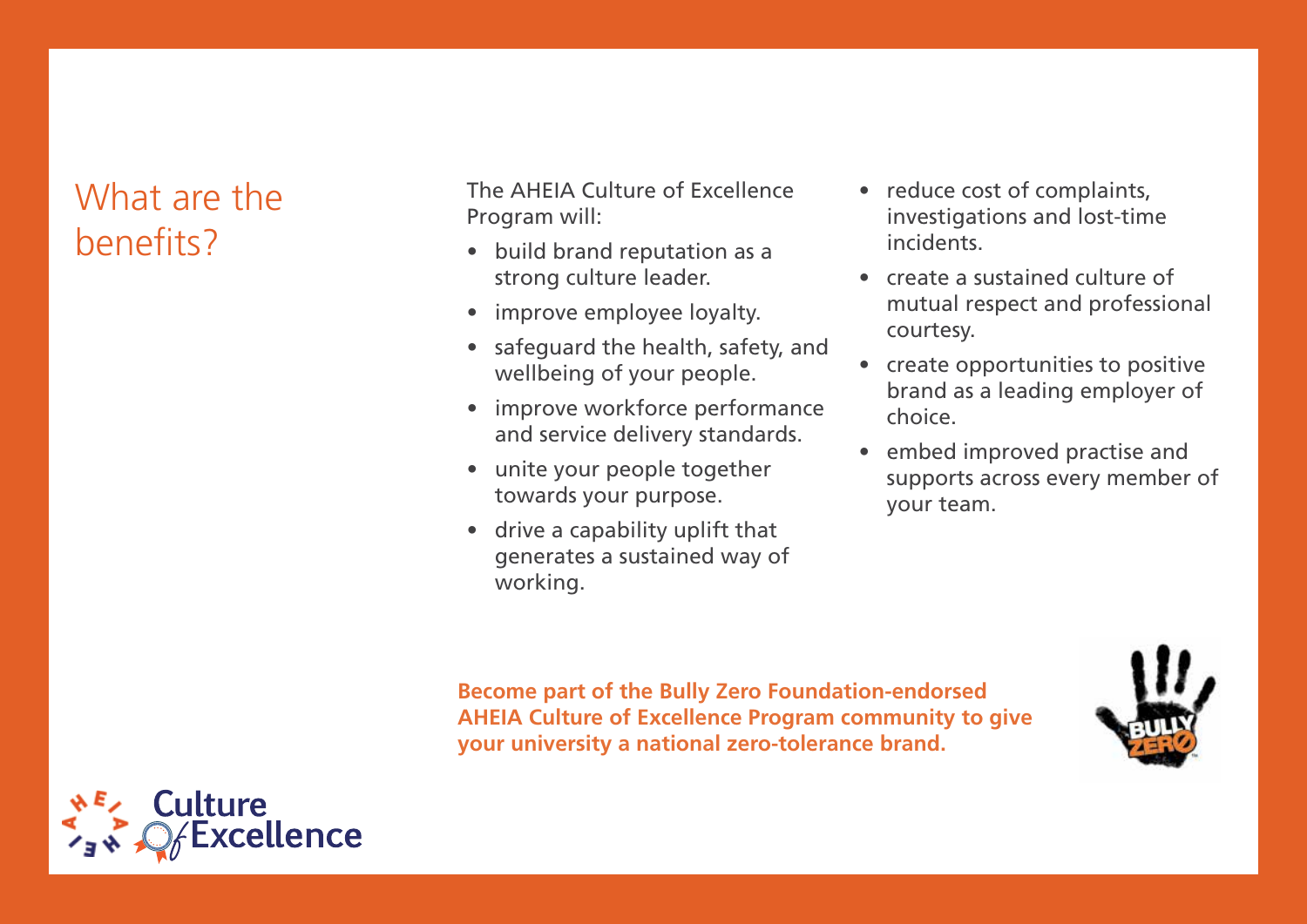# What is the cost? Price per year

#### **36 months - AHEIA Culture of Excellence Program**

The AHEIA Culture of Excellence Program costing model is scaled based on workforce size.

Example A: 1,000 EFT staff = \$230K over 3 years. \$75 per-employee per year Example B: 5,000 EFT staff = \$500K over 3 years. \$33 per-employee per year Example C: 8,000 EFT staff = \$600K over 3 years. \$23 per-employee per year

What is the business return?

AHEIA has designed the Culture of Excellence Program to brings savings to member universities, not expense.

We know how costly HR and IR incidents are for universities. Now more than ever these are costs that universities cannot absorb, but nonetheless they are rising.

Our goal through this program of support is to help you shrink that spend in the next five years and beyond, and invest in performance and productivity growth instead.

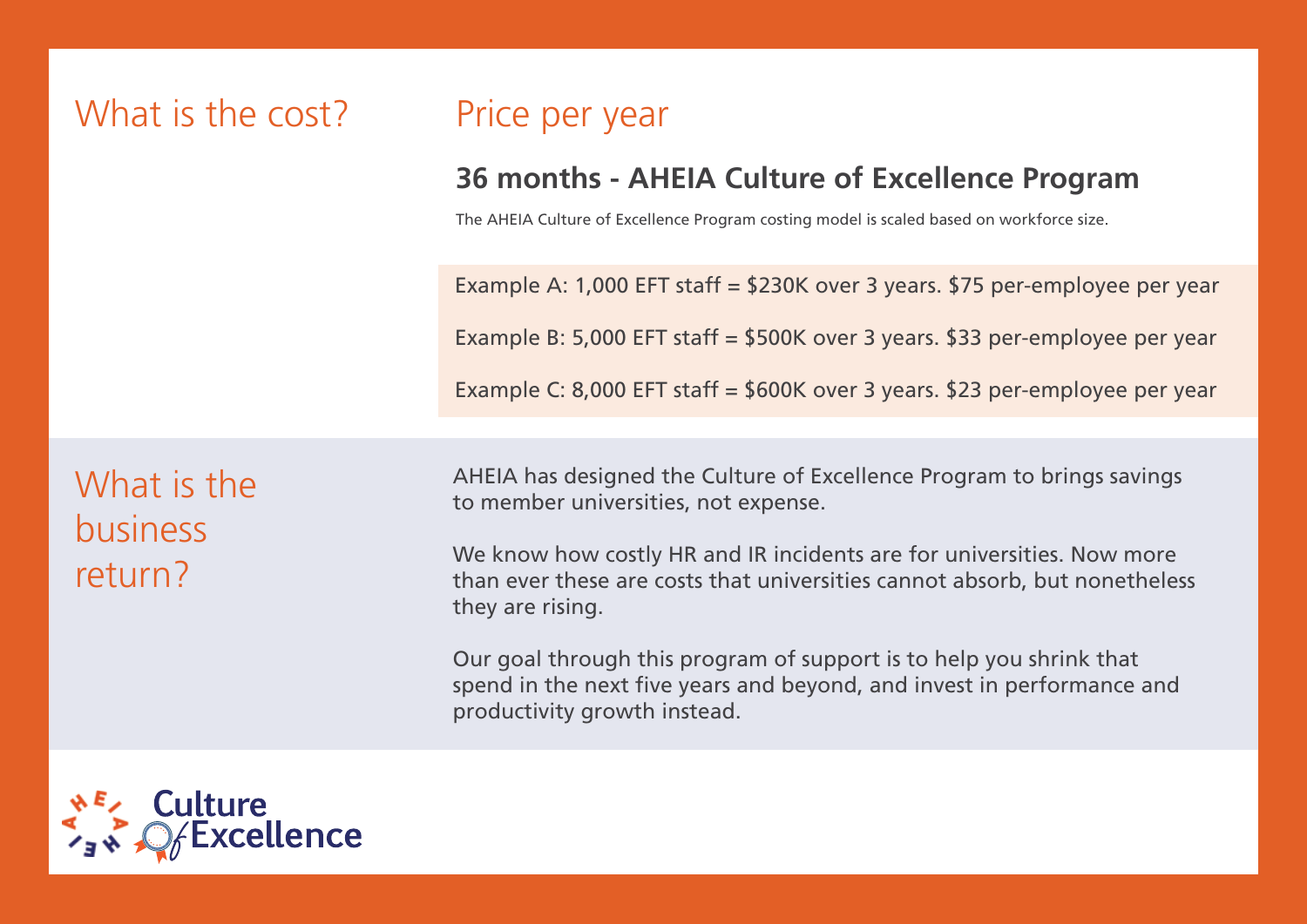# Our key delivery partner

Coach Pty Ltd is a high calibre communication coaching agency working with large and small organisations in the public and private sector throughout Australia and internationally.

Coach is fixated on one thing:

**Making the thousands of interactions occurring in the workplace each day safe, productive, positive and performance enhancing.**